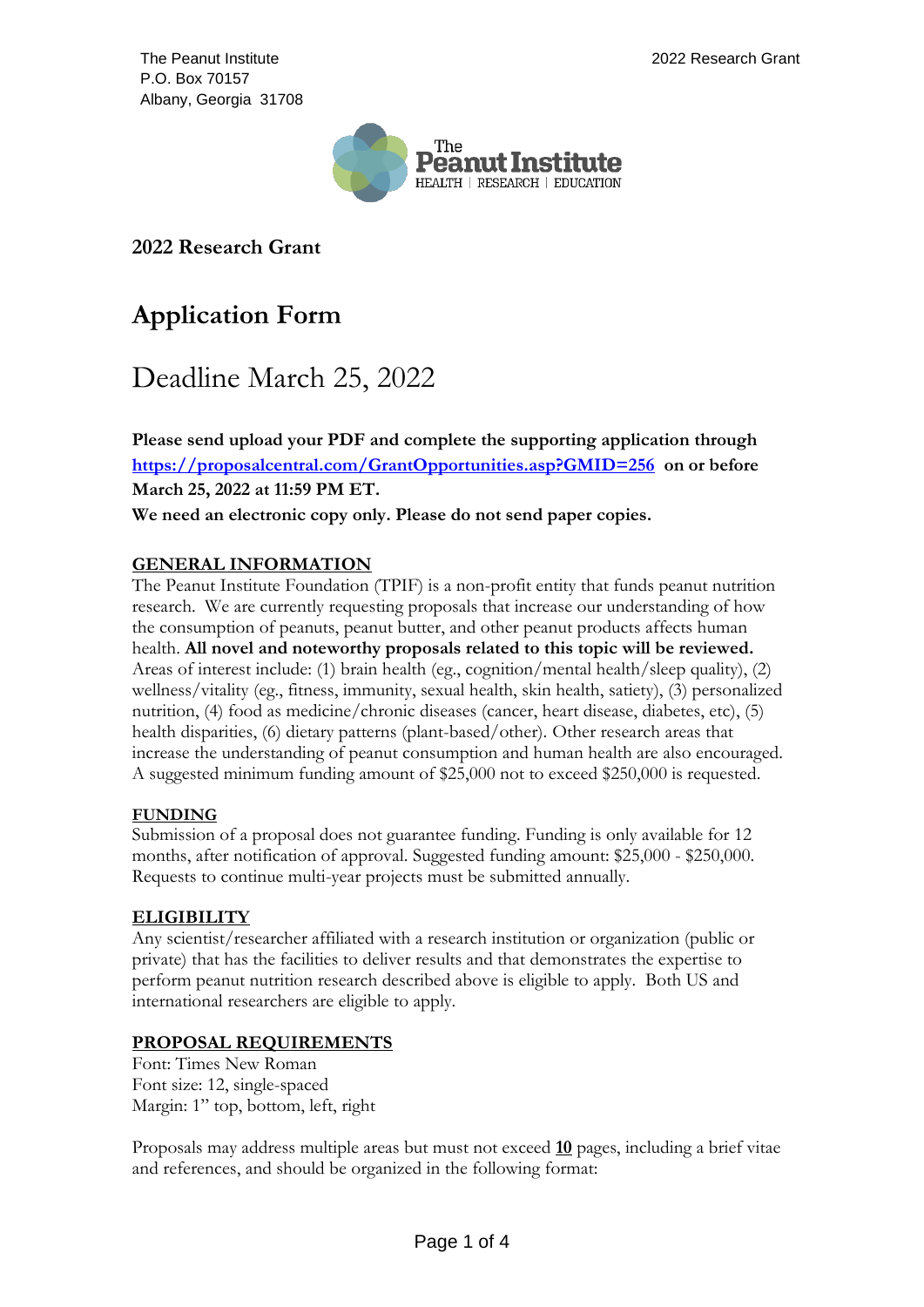The Peanut Institute P.O. Box 70157 Albany, Georgia 31708



# **Proposal Title**

## **1. Project Summary**

A brief summary of the proposed research, anticipated products, and potential outcomes. Please be sure to also include:

- a. Principal investigator(s), Institution or Organization address
- b. Contact Person, full mailing address, phone, and email
- c. Collaborators

## **2. Research Objectives**

## **3. Annual Budget**

Indirect costs will not be funded but will be considered as an institutional investment in the project. In most cases, major capital items of equipment will not be funded.

a. Summary (separate line items for salary & benefits, supplies, outside services, travel)

b. Budget Explanation and Justification (for each budgetary line item)

c. Other funding that supports the proposed research (Source & nature of support) d. TPI funds must not be used to pay overhead costs. "Overhead costs" are defined as ongoing operating expenses that include, but are not limited to, insurance, telephone bills, the purchase of facilities and utility costs. In the event of any disagreement regarding whether a particular cost or expense is an "overhead cost," the determination by TPI shall be final.

## **4. Technical Review**

Review of previous research relevant to objectives and pertinent technical items.

## **5. Research Methods & Approach**

Provide sufficient information on plans and methods to be used in obtaining project objectives and a rationale for how it will contribute to the solution of the project objectives. Also, describe the facilities and equipment available to conduct the proposed research. If your project is approved, the equipment and facilities described will become a part of our research contract with you.

# **6. Implementation Statement**

A statement that demonstrates the potential public health impact of the project.

# **7. Schedule of Events**

A schedule of the major steps outlined in the proposal, and a proposed length of the project. **Multi-year projects may be submitted; however, funding must be approved on a year-to-year basis and availability of future funding is not guaranteed.**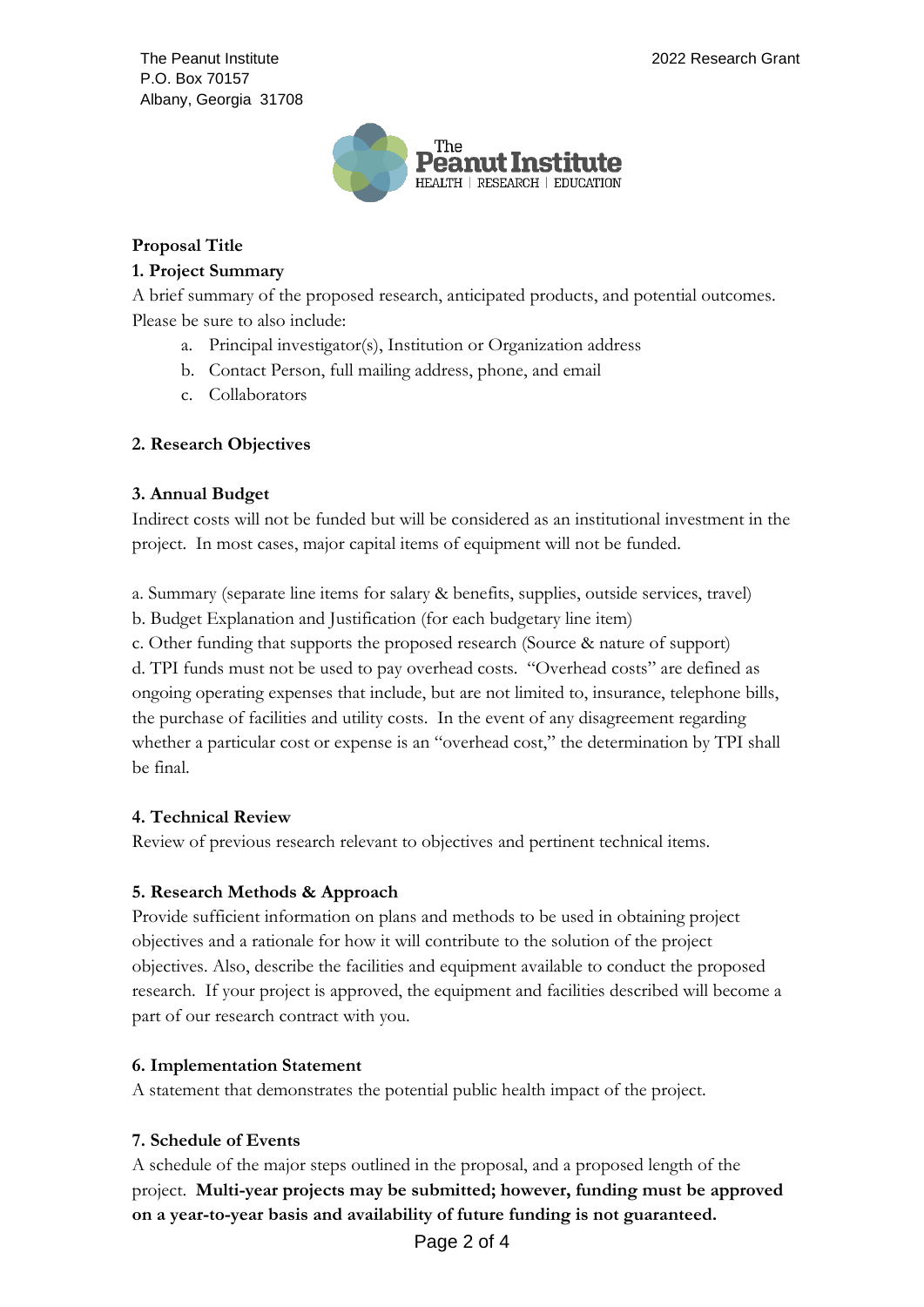The Peanut Institute P.O. Box 70157 Albany, Georgia 31708



## **8. List Facilities & Equipment Available**

## **9. Investigator Qualifications**

TPI recommends that each project be led by at least (2) qualified investigators*.* Include a brief vitae for each investigator, including citations for publications and grants received within the past five years.

Evaluation criteria include: scientific merit, public health impact, estimated timeline, availability of equipment and facilities, probability of success, and appropriateness of the budget. Any documents that the proposer expects TPI to sign should be submitted with the proposal. The Board of Directors of The Peanut Institute Foundation will approve the projects to be funded and the amount allocated for each project.

# **FREQUENTLY ASKED QUESTIONS**

**1. What is the start date of funding?** We aim to communicate our decision for funding by **June 1**, with a project start date of on or before **August 1**. The actual start date is contingent on IRB approval. If that comes before August 1, we are happy to disburse funds before then. Generally, funds are distributed in three parts throughout the project.

**2. Does the 10-page limit of the proposal include references and CVs?** The 10-page limit of the proposal should include a brief vitae, grants, and references. Overall, the proposal should be as clear and succinct as possible. Researchers will also have the opportunity to upload their full biosketch in proposalCentral.

**3. Can the proposed budget include salary, benefits, and/or tuition costs?** Grant funds can be used to support salary/benefits but typically cannot be applied towards tuition costs. Salary costs are usually capped at 50% of the total budget. Funds also cannot be used for equipment such as laptops. If a budgetary exception is needed for any of these items, please include a detailed justification in your application so that we could be aware of the need for an exception.

**4. Would The Peanut Institute Foundation be able to assist in getting peanuts and/or peanut products for the study?** We recommend that you include the cost of the peanuts and/or necessary products in your grant. It is best if the acquisition of peanuts is done by the investigators.

**5. Does The Peanut Institute Foundation fund animal research?** Yes. While TPI has not funded many animal studies in the past, we acknowledge that such studies are sometimes needed. In the case of an animal study submission, we recommend that investigators highlight the public health application for humans when writing the proposal.